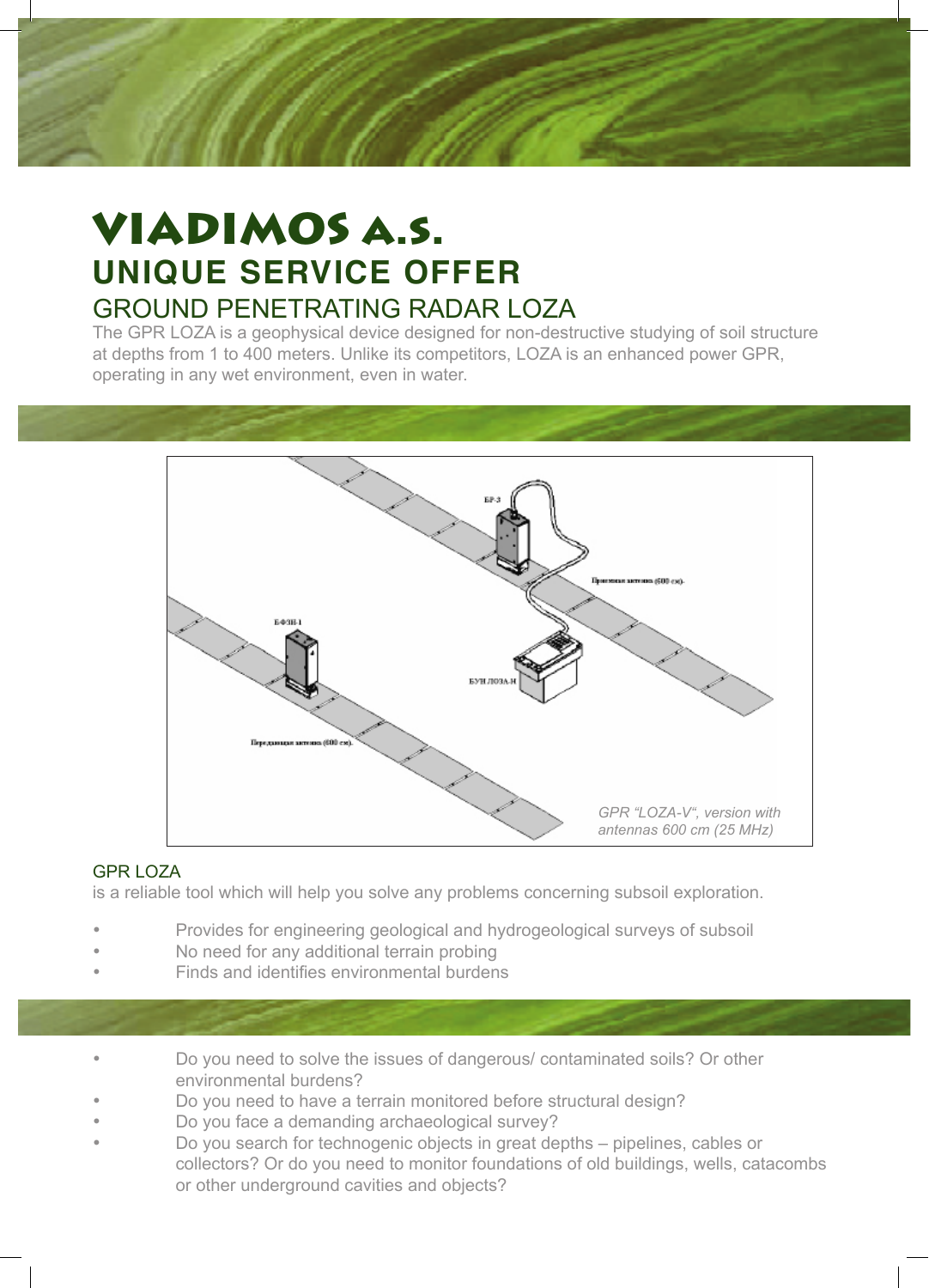

# Case studies - examples

### a) Geological survey – new mineral deposits

With a help of the GPR method, geological surveys are performed when searching for minerals, metallic ore and non-metallic ore deposits. It allows for more accurate outline of productive layer and for quantification of mineral resources.



| No.                   | Upper border depth                       | Lower border depth                      | Lower border depth                      |
|-----------------------|------------------------------------------|-----------------------------------------|-----------------------------------------|
| Light sandy loan soil | $\overline{\phantom{a}}$                 | Min. $2 \text{ m}$ / Max. $4 \text{ m}$ | From $1 \text{ m}$ to $6 \text{ m}$     |
| Interlayer soil       | $\hspace{0.1mm}-\hspace{0.1mm}$          | $\overline{\phantom{a}}$                | From $0.3 \text{ m}$ to $0.5 \text{ m}$ |
| Industrial sand       | Min. $2 \text{ m}$ / Max. $4 \text{ m}$  | Max $8 \text{ m}$ / Max, 24 m           | From $4 \text{ m}$ to $20 \text{ m}$    |
| Indigenous ores       | Min. $8 \text{ m}$ / Max. $24 \text{ m}$ | $\sim$                                  | $\hspace{0.1mm}-\hspace{0.1mm}$         |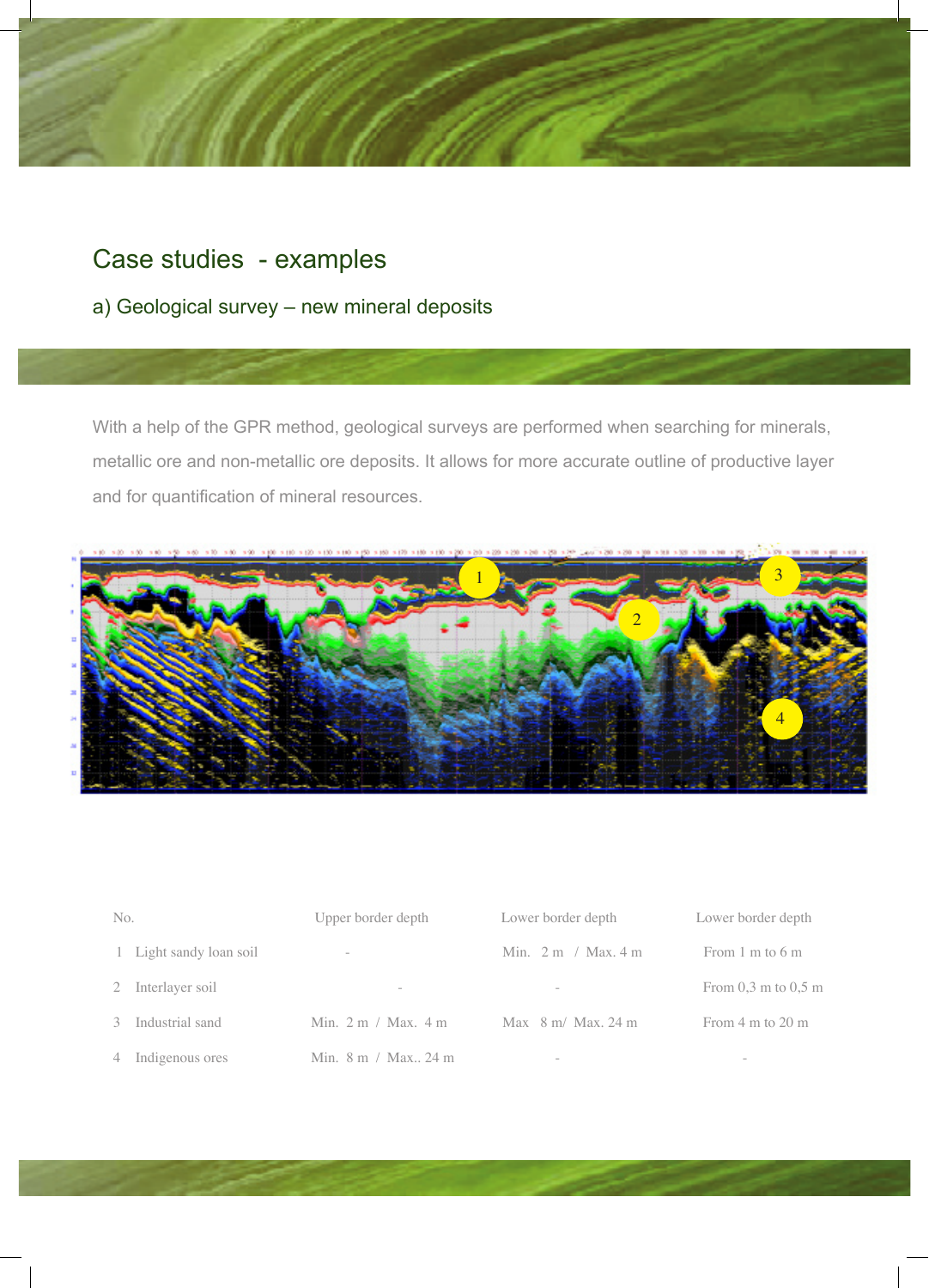

b) Identification of polluted soil environmental burdens, old refuse disposals, pumping stations etc. George metoda umo uno uno uno uno províncio províncio que este este

The GPR method allows for monitoring of groundwater level fluctuations and determination of groundwater and subsurface pollution with oil and other substances. Oil-polluted subsurface.

kolísání spodní vody, ur ovat zne i t nízkazem vody, ur ovat zne i televizival zne i transitivní vody, ur ovat<br>Vody značil zne i t nízkazem vody zne i televizival zne i televizival zne i televizival zne i televizival zne

spodních vod a po dpouzí vrstva v ropnosti vrstva vrstva vrstva vrstva vrstva vrstva vrstva vrstva vrstva vrst<br>Po dpovrchov roku 1980 vrstva vrstva vrstva vrstva vrstva vrstva vrstva vrstva vrstva vrstva vrstva vrstva vrs



### c) Archaeological survey

3D evaluation of archaeological finds.